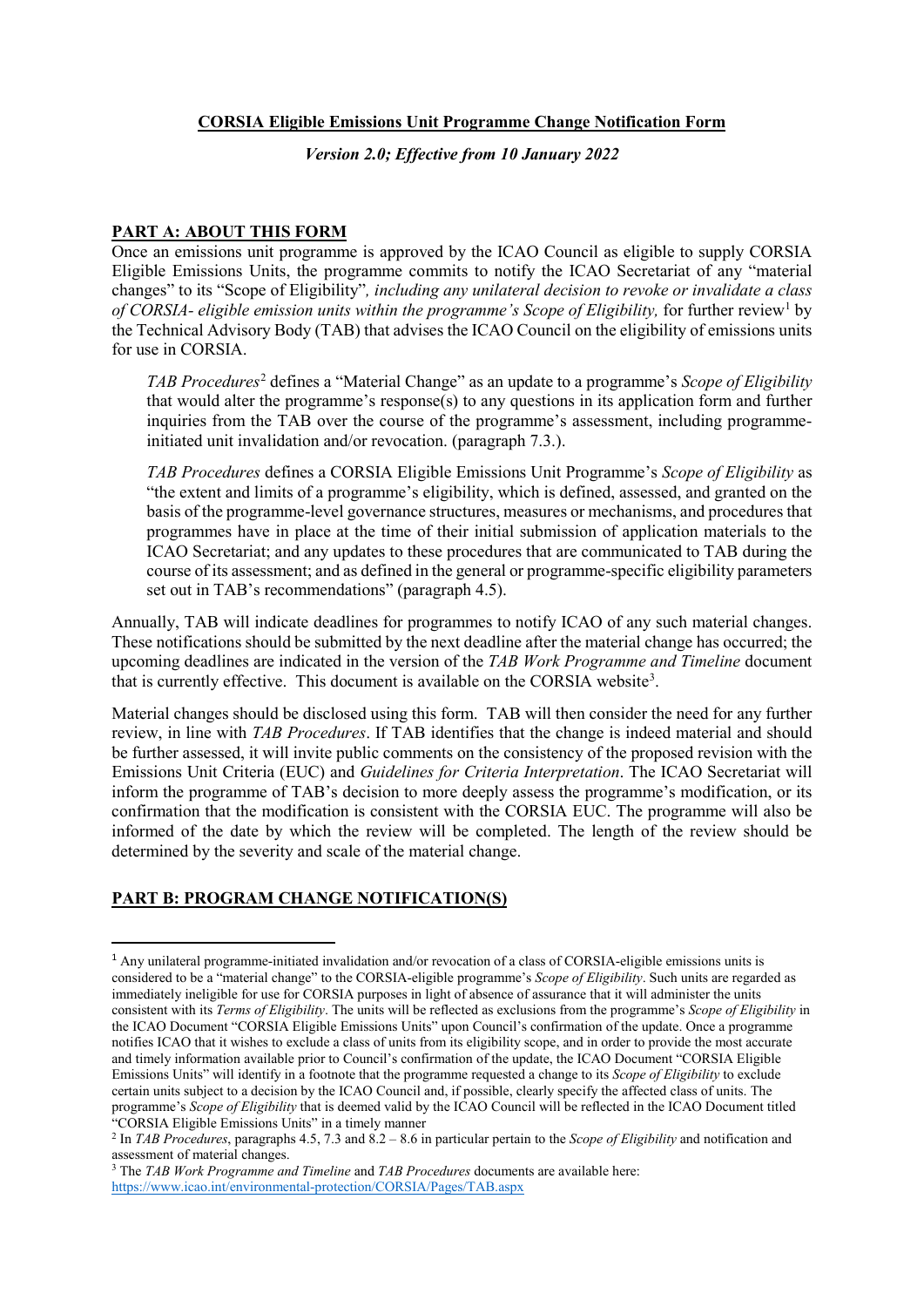The Programme is requested to provide the following information regarding any modification(s) to the programme's *Scope of Eligibility* that could constitute a "material change" as described above. Report each change separately by duplicating (copying and pasting) the table below as needed.

**Programme name**: Forest Carbon Partnership Facility (FCPF)

| <b>CHANGE 1</b>                                                                                                                                                                                                                                                                                                                                                                                                                                                             |
|-----------------------------------------------------------------------------------------------------------------------------------------------------------------------------------------------------------------------------------------------------------------------------------------------------------------------------------------------------------------------------------------------------------------------------------------------------------------------------|
| a. Description of the change (e.g., the addition, modification, deletion undertaken):                                                                                                                                                                                                                                                                                                                                                                                       |
| Modification of the Validation and Verification Guidelines (VVG)                                                                                                                                                                                                                                                                                                                                                                                                            |
| b. Rationale for the change:                                                                                                                                                                                                                                                                                                                                                                                                                                                |
| To take into consideration remarks received by the ANSI Accreditation Body (ANAB) during a gap<br>assessment they conducted on the VVG.                                                                                                                                                                                                                                                                                                                                     |
| c. Where the change is reflected in the Programme's documentation or other resource(s) <sup>4</sup> :                                                                                                                                                                                                                                                                                                                                                                       |
| The revised version of the VVG can be found at the following link:<br>https://www.forestcarbonpartnership.org/sites/fcp/files/fcpf validation and verification guidelines<br>2021 ver 2.4.pdf                                                                                                                                                                                                                                                                               |
| d. Information originally submitted to and assessed by TAB that would be altered as a result of this<br>change (copy and paste in the field below); including any and all relevant descriptions or explanations<br>provided by the Programme in its Application Form and accompanying materials and/or in response<br>to any further inquiries from TAB during the course of the assessment(s) that informed TAB<br>recommendations on the Programme's current eligibility: |
| There were no Validation and Verification Guidelines when the program originally submitted<br>information. The TAB was informed of the implementation of VVGs to meet the validation and<br>verification conditionality and Version 2.0 of the VVG was submitted to the TAB on 10 April 2020.                                                                                                                                                                               |
| e. How the information in "d." would be revised and submitted to any future (re-)assessment process,<br>by updating the information in "d." to reflect any / all modifications to the Programme's original<br>information that result from the change:                                                                                                                                                                                                                      |
| The main changes made between the version initially submitted to the TAB (2.0) and the most recent<br>version $(2.4)$ of the VVG are the following:                                                                                                                                                                                                                                                                                                                         |
| a. References to different FCPF Guidelines and FCPF Guidance Notes were updated.<br>b. Accreditation requirements were clarified to enable other Accreditation Bodies (beyond ANAB)<br>to provide accreditation services under the FCPF;                                                                                                                                                                                                                                    |
| c. Requirements on VV team capabilities were clarified ( <i>i.e.</i> auditors are required to undergo a<br>mandatory training and exam on their knowledge of FCPF requirements, VV teams shall contain a<br>local forest expert)                                                                                                                                                                                                                                            |
| d. The assessment of the Crediting Period Start Date against the definition of the FCPF Glossary of<br>Terms was included as part of the validation objectives.<br>e. Criteria for validation and verification were clarified.                                                                                                                                                                                                                                              |
| f. Additional guidance for the preparation of sampling plans by a Validation and Verification Body<br>(VVB) were provided in annex.                                                                                                                                                                                                                                                                                                                                         |

## **CHANGE 2**

 $\overline{\phantom{a}}$ 

<span id="page-1-0"></span><sup>4</sup> If documents or resources evidencing the change are not publicly available, please include this information in an attachment to this form and clearly identify any business-confidential information.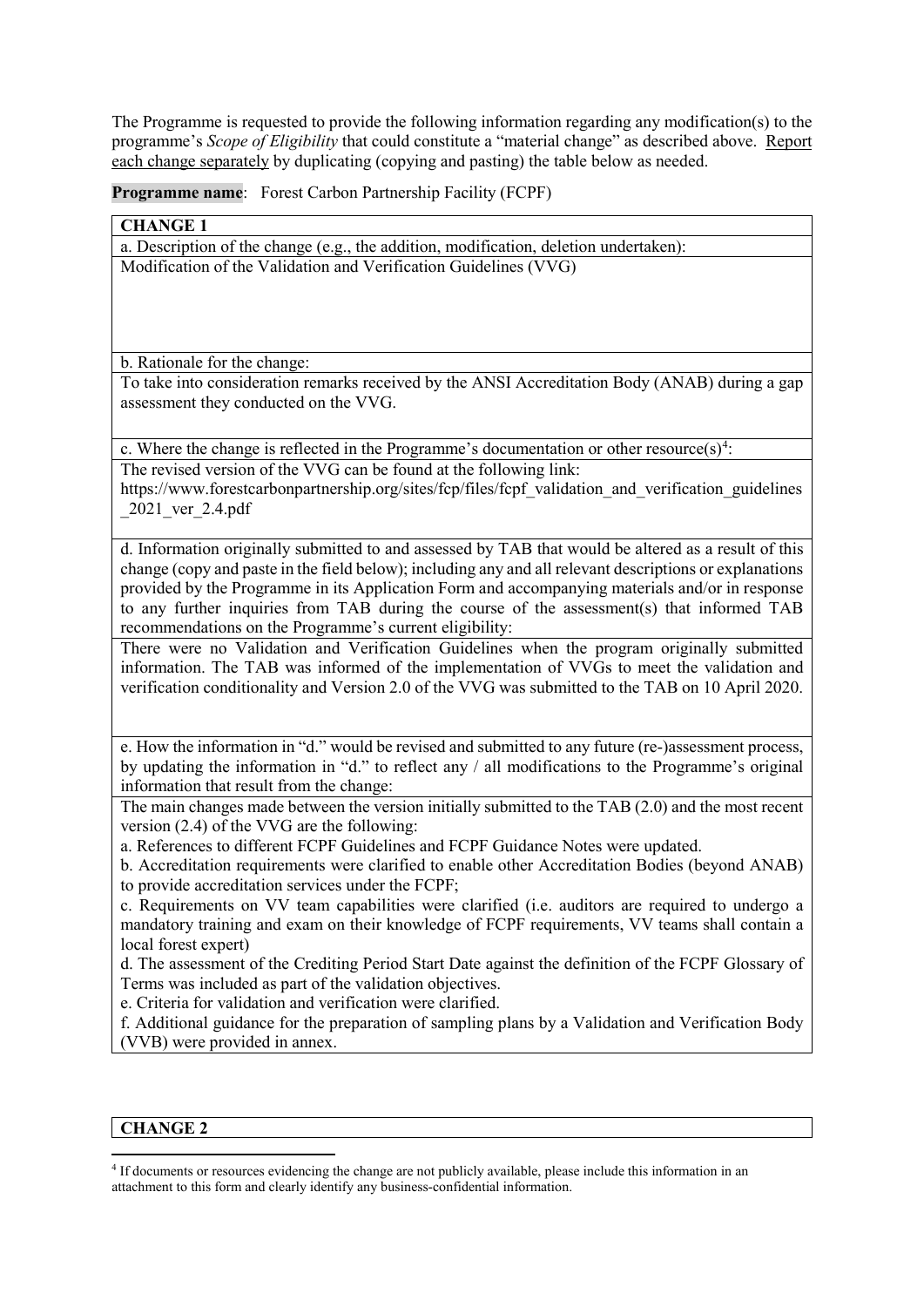a. Description of the change (e.g., the addition, modification, deletion undertaken): Modification of the Buffer Guidelines

b. Rationale for the change:

To meet the conditionality relating to reversals, which is as follows:

"The ICAO Council requests that Forest Carbon Partnership Facility complete the following actions before being reconsidered for CORSIA eligibility:

to put in place procedures, including any additional governance arrangements, which will ensure monitoring for and compensation of material reversals for a period of time that at the very least exceeds the period of time between when the programmes were assessed (2019) and the end of the CORSIA's implementation period (2037) for those implementing participants that wish to generate CORSIA Eligible Emissions Units and so commit to the implementation of these procedures."

c. Where the change is reflected in the Programme's documentation or other resource(s)<sup>[5](#page-2-0)</sup>:

The revised version of the Buffer Guidelines is attached. There is also a resolution attached which details the World Bank's role in review of monitoring and verification reports and reporting reversals to ICAO. Both this revised version of the Buffer Guidelines and the resolution will be made publicly available on the FCPF website in the next few days. Also attached in the "Response to CORSIA TAB" document is the World Bank's commitment to carry out the reviews of monitoring and verification reports and to report reversals to ICAO.

d. Information originally submitted to and assessed by TAB that would be altered as a result of this change (copy and paste in the field below); including any and all relevant descriptions or explanations provided by the Programme in its Application Form and accompanying materials and/or in response to any further inquiries from TAB during the course of the assessment(s) that informed TAB recommendations on the Programme's current eligibility:

Earlier versions of the Buffer Guidelines formed part of the information originally submitted to and assessed by the TAB. The original version did not include any specific conditionality for programs to meet CORSIA eligibility relating to reversals.

e. How the information in "d." would be revised and submitted to any future (re-)assessment process, by updating the information in "d." to reflect any / all modifications to the Programme's original information that result from the change:

These revised Buffer Guidelines now include an additional section as follows:

"13. CORSIA Eligibility

 $\overline{\phantom{a}}$ 

If an ER Program wishes to supply "CORSIA Eligible Emissions Units" (as defined under CORSIA), the ER Program shall have in place a robust Reversal Management Mechanism that addresses the risk of Reversals beyond the Term of the CF ERPA and is equivalent to the ER Program CF Buffer. A Reversal Management Mechanism is considered to be equivalent to the ER Program CF Buffer if: a) It is a buffer;

b) It covers potential reversals of the units generated under the ER Program during the Crediting Period;

c) It allows the transfer of the Buffer ERs from the ER Program CF Buffer;

d) The reversal risk set-aside percentage calculated under the Reversal Management Mechanism is equal to or higher than the actual reversal risk set-aside percentage of the ER Program CF Buffer;

e) It has in place a periodic monitoring and third-party Verification mechanism for a period from the end of the Crediting Period to 31 December 2037 to confirm if there have been Reversals and makes monitoring and verification reports publicly available; and

f) The Reversal Management Mechanism is operational and able to address identified Reversals.

<span id="page-2-0"></span><sup>&</sup>lt;sup>5</sup> If documents or resources evidencing the change are not publicly available, please include this information in an attachment to this form and clearly identify any business-confidential information.